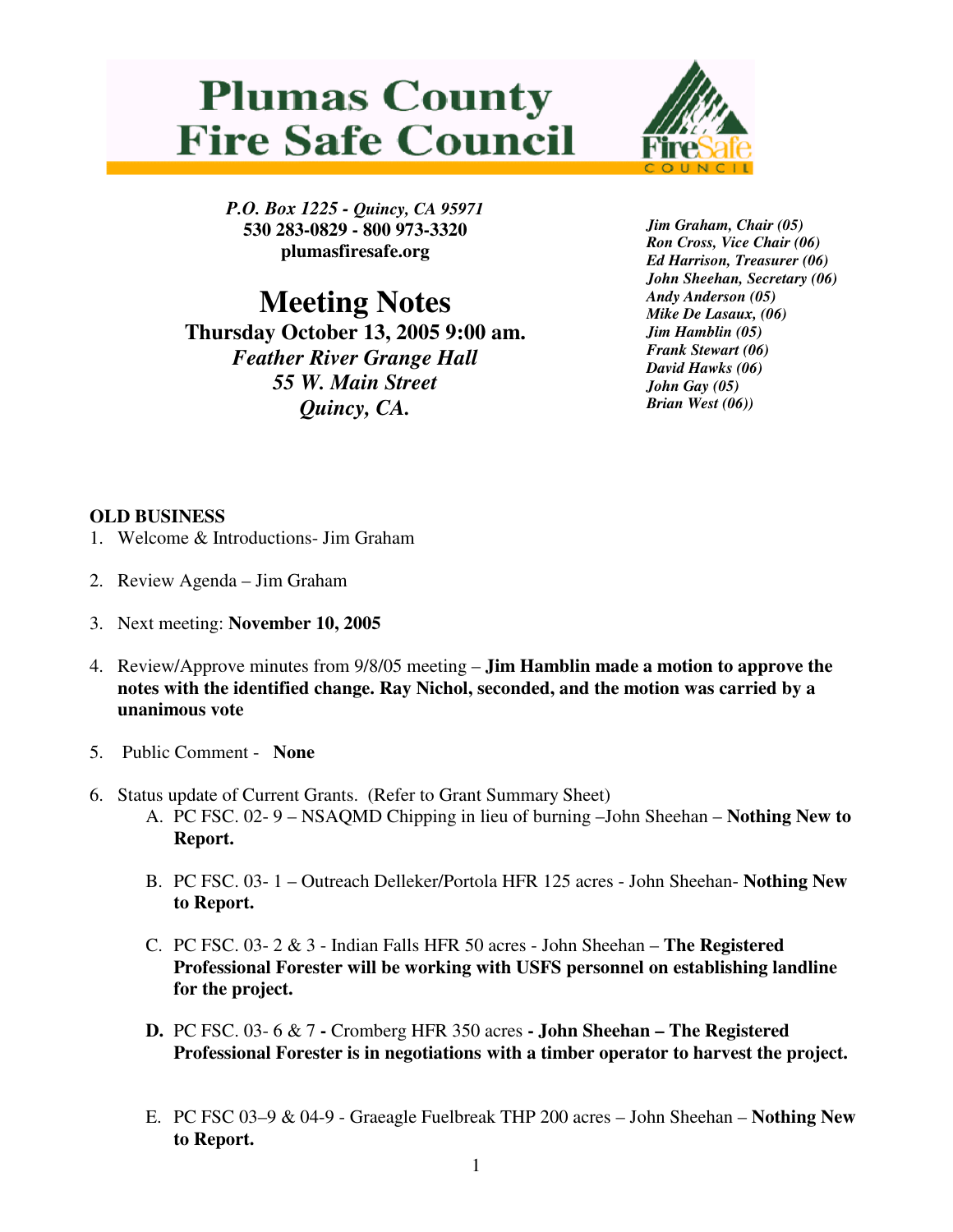- **F.** PCFSC 03 –12 & 13 Elderly/Disabled Defensible Space John Sheehan – **The project goal of 75 residences has been achieved. A letter has been sent to the Plumas NF Forest Supervisor requesting an extension of the project into next year with the remaining funds. Dick Kielhorn, project coordinator was thanked & congratulated for his efforts on this project.**
- G. PCFSC 03-16 100 acres Hazardous Fuel Reduction –Delleker North **-** John Sheehan **Nothing New to Report.**
- H. PCFSC 04-1, 2, & 8 C Road HFR John Sheehan **The Registered Professional Forester is in negations with a timber operator to harvest the project. An additional landowner has requested participation, dependent upon available funds and revenues from merchantable materials.**
- I. PCFSC 04-3 & 10 Gold Mountain HFR John Sheehan **Nothing New to Report.**
- J. PCFSC 04-4 & 12 Canyon Dam HFR Planning– John Sheehan **Due to the court order to require Environmental Assessments rather than Categorical Exclusions, the Mt. Hough Ranger District is going to renew public scoping and hopes to have a signed decision by December.**
- K. PCFSC 04-6 County Stewardship Proposal John Sheehan **Nothing New to Report.**
- L. PCFSC 04-7 & 11 Red Clover (Genesee) HFR– John Sheehan **The County has provided an encroachment permit for their road which should allow for a potential decking site.**
- M. PCFSC 05-1 PC FSC Council Coordination John Sheehan **Work continues in PC FSC Coordination with Title III funds for this project. Ray Nichol is updating our website and efforts are continuing with three more communities for future HFR projects. Mike De Lasaux, John Sheehan & Jerry Hurley met with homeowners, Soper Wheeler and USFS folks to discuss a HFR project in Little Grass Valley.**
- N. PCFSC 05-2 & 6 Whitehawk HFR John Sheehan **A Request For Proposals is currently open seeking a registered Professional Forester for this project. The request closes 10/26/05.**
- O. PCFSC 05-3 & 7 Greenhorn HFR Planning– John Sheehan **A Request For Proposals is currently open seeking a registered Professional Forester for this project. The request closes 10/26/05.**
- P. PCFSC 05-4 & 8 Grizzly Ck. HFR John Sheehan **A Request For Proposals is currently open seeking a registered Professional Forester for this project. The request closes 10/26/05.**
- Q. PCFSC 05-5 Mohawk Vista HFR John Sheehan **John is working with Mike De Lasaux on hiring a person to accomplish the community outreach**.